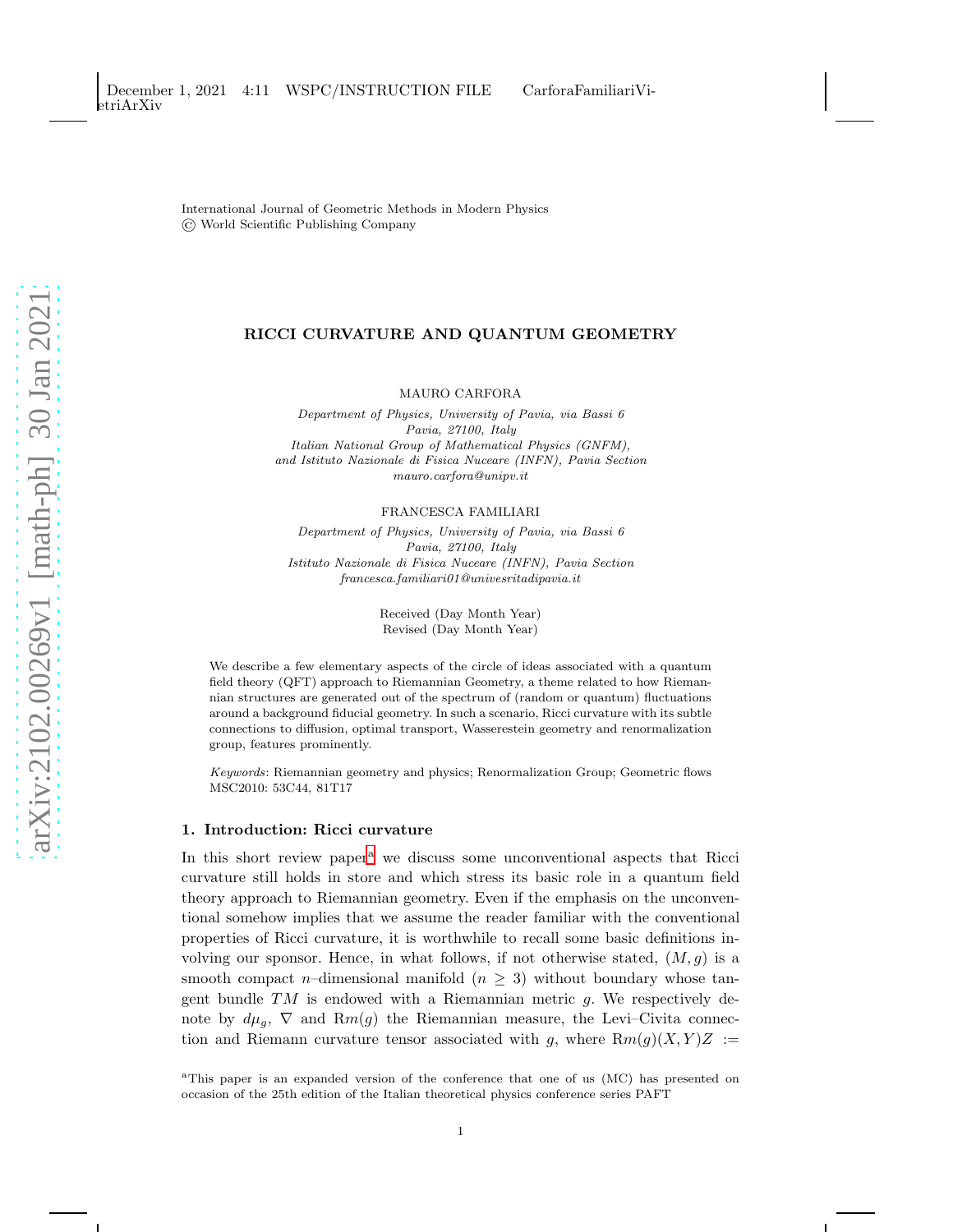$(\nabla_X \nabla_Y - \nabla_Y \nabla_X - \nabla_{[X,Y]}) Z$ , for vector fields  $X, Y, Z \in C^{\infty}(M, TM)$  and where  $[X, Y]$  denotes the commutator of X, Y. The Ricci curvature in the direction of the vector field  $u \in C^{\infty}(M, TM)$  is defined by tracing the Riemann curvature according to  $\text{Ric}(g)(u, u) := trace_{\xi} (\xi \mapsto \text{Rm}(g)(\xi, u)u)$ . In terms of an orthonormal frame  ${e_a}_{a=1}^n$ ,  $g(e_a, e_b) = \delta_{ab}$ , we have the Ricci (curvature) tensor expressed as  $\text{Ric}(g)(u, v) = \sum_{a=1}^{n} g(\text{Rm}(g)(e_a, u)v, e_a)$ . In local coordinates,  $\text{R}_{ik} = \text{R}_{hik}^h$ (notice that the upper index on the Riemann tensor is lowered into the 4–th position according to  $\mathcal{R}ijk\ell := \mathcal{R}^h_{ijk}g_{h\ell}$ , so that  $R_{ik} = g^{h\ell}R_{hik\ell}$ ). Similarly, by tracing the bilinear form  $\text{R}ic(g)$  over all possible unit directions u we get the scalar curvature  $R(g) := \sum_{a=1}^{n} Ric(g)(e_a, e_a) = g^{ik} R_{ik}.$ 

The geometric nature of the Ricci tensor  $Ric(g)$  is made manifest by its equivariance properties under the action of  $Diff(M)$ , the diffeomorphisms group of the underlying manifold M. In particular, if we denote by  $\phi_t^*g$  the pull–back of the metric  $g$ under a one-parameter group of diffeomorphism  $[0, 1] \ni t \mapsto \phi_t \in \mathcal{D}iff(M)$  with  $\phi_{t=0} = \text{Id}_M$ , then we get the equivariance relation  $Ric(\phi_t^*g) = \phi_t^*Ric(g)$ , which in the limit  $t \to 0$  gives rise [\[1\]](#page-9-0) to the contracted Bianchi identity  $\nabla^i R_{ik} \doteq \frac{1}{2} \nabla_k R$ . The  $Diff(M)$ –equivariance is the rationale underlying the interpretation of Ricci curvature (and the other curvatures) as a second order partial differential equation acting on the metric tensor. In particular, according to a carefully crafted analysis [\[2\]](#page-9-1), [\[3\]](#page-9-2), the Bianchi identity represents the basic obstruction for a symmetric bilinear form  $A \in C^{\infty}(M, \otimes^2 TM^*)$  to be realized as the Ricci curvature of some Riemannian metric  $\hat{g}$ , *i.e.*, the local obstruction to solve the system of (weakly)-elliptic partial differential equations  $\text{Ric}(\hat{q}) = A$ , (weakly here refers to the fact that the Ricci tensor, thought of as a secon order partial differential operator acting on the metric, is non–degenerate only in the direction transversal to the  $Diff(M)$ –orbit of g). A further and subtle set of geometrical properties of  $\text{Ric}(g)$  is related to its scaling properties, a consequence of the fact that besides diffeomorphisms, the metric  $g$  is naturally acted upon also by overall rescalings according to  $g \mapsto \lambda g \ \forall \lambda \in R_{>0}$  (in local coordinates this takes the form  $g_{ik} \longmapsto \lambda g_{ik}$  and  $g^{ik} \longmapsto \lambda^{-1} g^{ik}$ ). Correspondingly, we have the following induced scalings in the Riemannian volume, in the Levi-Civita connection, and in the associated curvatures:  $Vol_{\lambda g}(\Sigma) = \lambda^{\frac{n}{2}} Vol_g(\Sigma), \nabla^{(\lambda g)} = \nabla^{(g)}, \, Rm(\lambda g) = Rm(g),$  $\text{R}ic(\lambda g) = \text{R}ic(g), \text{and } \text{R}(\lambda g) = \lambda^{-1} \text{R}(g).$  Hence both the Riemann and the Ricci tensor are scale–invariant. Diffeomorphisms equivariance and scaling properties of the Ricci tensor, with their PDE implications lurking in the background, play a basic role in discussing the critical points of the (volume–normalized) Einstein– Hilbert functional  $S_{E-H}[g] \doteq \text{Vol}_g(M)^{\frac{2-n}{n}} \int_M \text{R}(g) d\mu_g$ , where (for M compact)  $\text{Vol}_g(M) := \int_M d\mu_g$ . These critical points are the Einstein manifolds, namely Riemannian manifolds whose Ricci tensor is such that  $Ric(g) = \rho_{(g)} g$  for some constant  $\rho_{(g)}$ . Notice that the Einstein constant  $\rho_{(g)}$  scales non-trivially: Since  $Ric(g)$ is scale–invariant, we must have  $\rho(\lambda g) \mapsto \lambda^{-1} \rho(g)$ .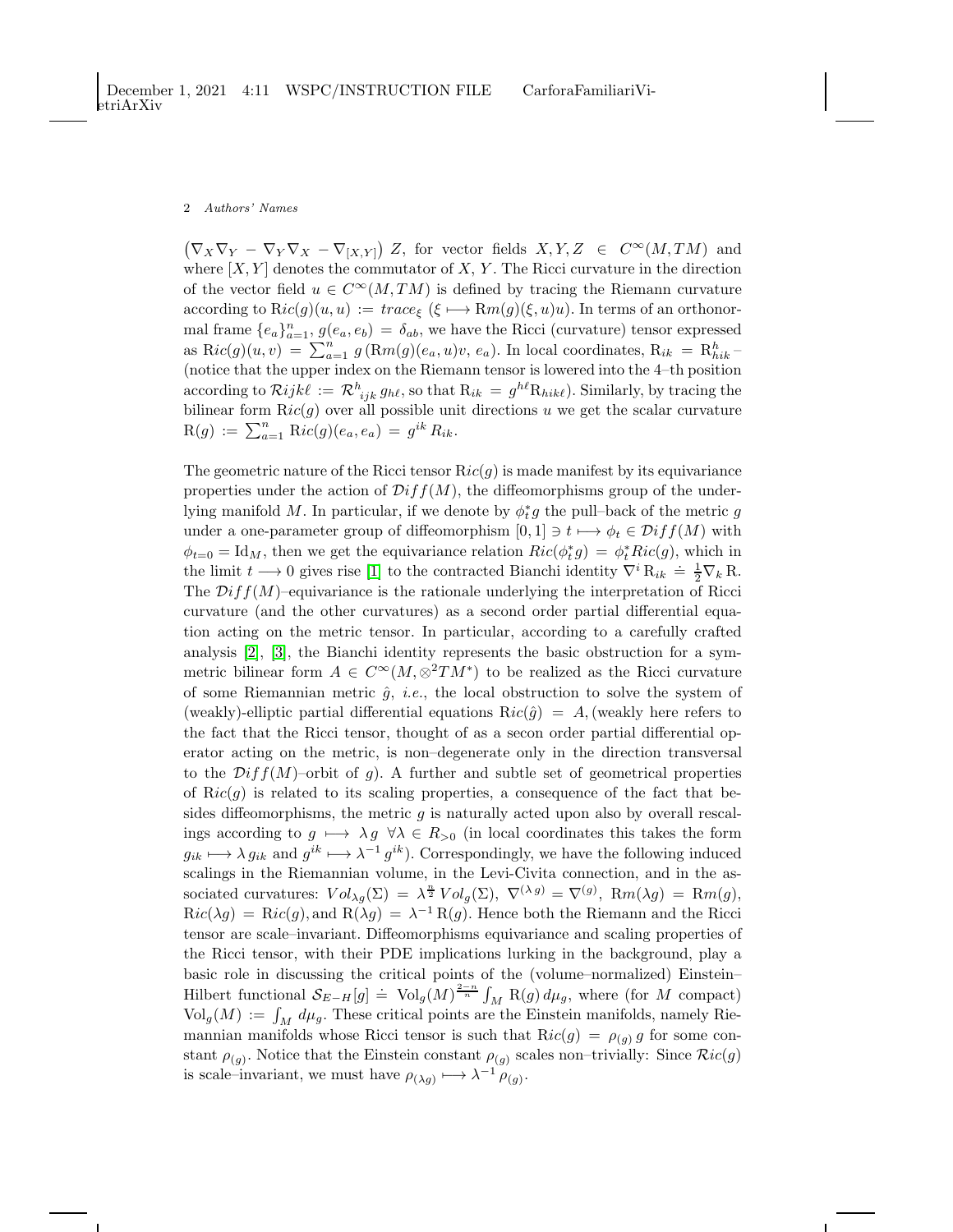A well–known geometrical interpretation of the Ricci curvature is provided by its expression in normal geodesic coordinates obtained by pulling back the Riemannian measure  $d\mu_g$  to the tangent space  $T_pM$ , via the exponential map  $\exp_p$  based at the point  $p \in M$ , (see e.g. [\[4\]](#page-9-3)). If we denote by  $d\mu_E$  the Euclidean measure on  $T_pM$ , then to leading order in the geodesic distance, this pull-back is provided by the Bertrand-Puiseaux formula  $\exp^*_p(d\mu_g) = (1 - \frac{1}{6}R_{ik}(p)u^i(q)u^k(q) + ...) d\mu_E$ . It describes the Ricci curvature at the generic point  $p \in (M, g)$  as the distortion (with respect to the Euclidean measure) of the Riemannian solid angle subtended by a small pencil of geodesics issued from p in the direction  $u = \exp_p^{-1}(q)$ . From the point of view of geometric analysis a deeper insight on the nature of Ricci curvature is provided by the expression of its components in local harmonic coordinates  $(U, \{x^{i}\}; \triangle_{g} x^{i} = 0)$ . These latter are defined by requiring that each coordinate function defined on the coordinate neighborhood  $U \subset M$ ,  $x^k : U \longrightarrow \mathbb{R}$  is harmonic. In particular, local solvability for elliptic PDEs implies (compare with [\[5\]](#page-9-4), Corollary 3.30) that for any given point  $p \in (M, g)$  there always exists a neighborhood  $U_p \subset M$  of p such that  $\Delta_g x^j = \frac{\partial}{\partial x^i} g^{ji} + g^{ij} \frac{\partial}{\partial x^i} (\ln \sqrt{\det g}) = 0$ . When passing from normal geodesic coordinates to harmonic coordinates we gain control on the components of the metric tensor in terms of the Ricci curvature rather than of the full Riemann tensor (cf. [\[6\]](#page-9-5) for a particularly clear comparison of these two coordinate systems from the point of view of geometric analysis). In particular, as first stressed by C. Lanczos [\[7\]](#page-9-6), in harmonic coordinates the components of the Ricci tensor take the suggestive form, (see e.g. [\[8\]](#page-9-7) Lemma 2.6 for an elegant computation),

<span id="page-2-0"></span>
$$
\mathcal{R}_{ik} = \sum_{(harmonic)} -\frac{1}{2} \triangle_g (g_{ik}) + Q_{ik} (g^{-1}, \partial g) , \qquad (1)
$$

where for each fixed pair of indexes  $(i, k)$ , the expression  $\Delta_{g}$  ( $g_{ik}$ ) denotes the Laplace–Beltrami operator applied componentwise to each  $g_{ik}$  as it were a scalar function, (in particular  $\triangle_g g_{ik}$  is not the tensorial (rough) Laplacian  $g^{ab} \nabla_a \nabla_b g_{ik}$ of the metric tensor  $g$ , a quantity that obviously vanishes identically for the Levi– Civita connection). In [\(1\)](#page-2-0),  $Q(g^{-1}, \partial g)$  denotes a sum of terms quadratic in the components of  $g, g^{-1}$  and their first derivatives, and whose explicit expression does not concern us here (compare with [\[8\]](#page-9-7)). Hence in harmonic coordinates the Ricci curvature acts as a quasi–linear elliptic operator on the components of the metric, an observation that can be exploited to prove  $[9]$  that the metric tensor g, if not smooth, has maximal regularity in harmonic coordinates. It is also worthwhile to observe that the factor  $1/2$  multiplying the Laplacian in  $(1)$ , is not as incidental as is typically assumed. This is related to the well–known and, in the words of Elton P. Hsu [\[10\]](#page-9-9), somewhat baffling fact that  $\frac{1}{2} \triangle_g$  and not  $\triangle_g$  is the generator of Brownian motion on  $(\Sigma, g)$ . This latter remark directly points to one of the subtlest meanings of Ricci curvature, related to its ubiquitous role in discussing diffusion over Riemannian manifolds.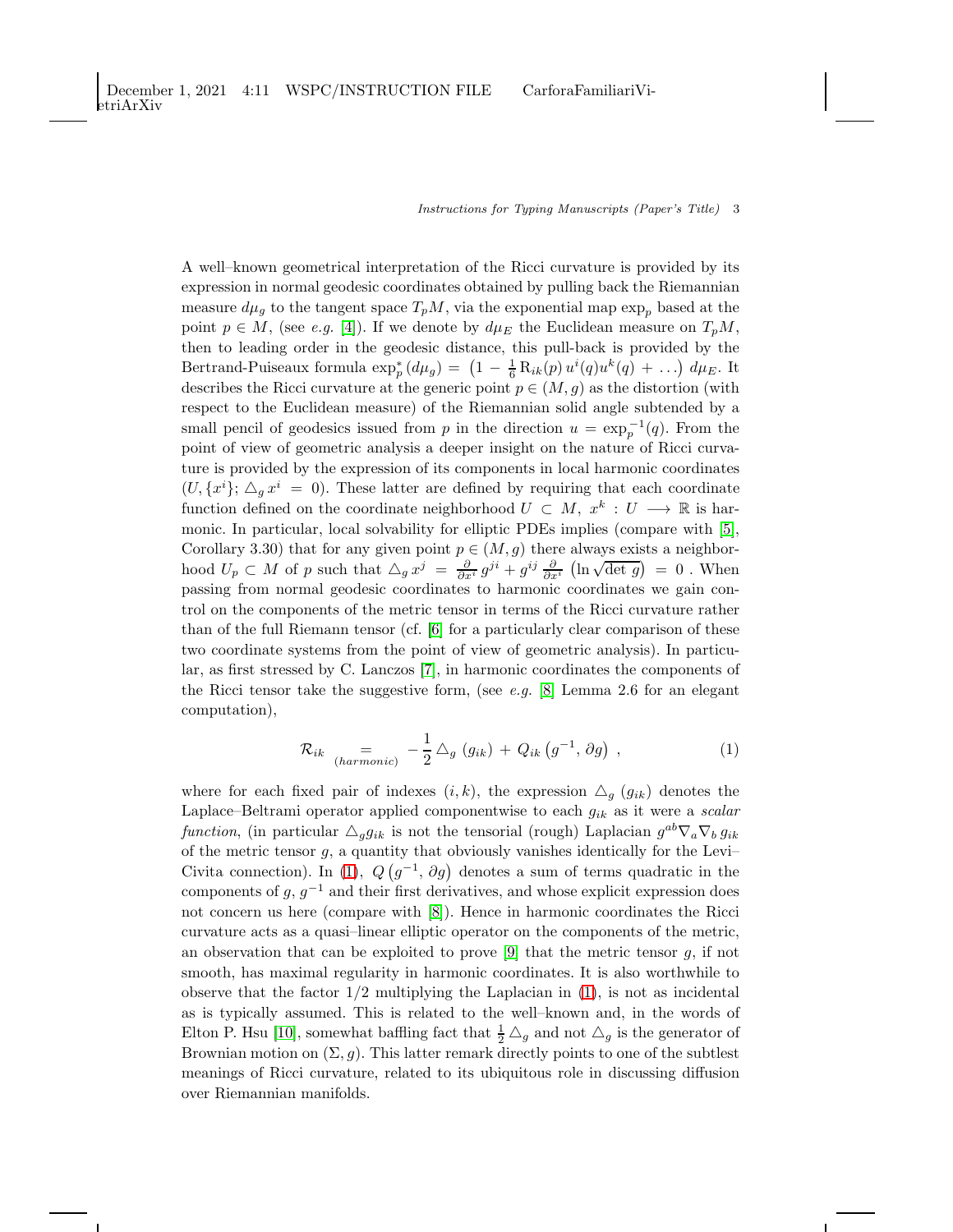### 2. Ricci curvature and Riemannian manifolds with density

Both the harmonic coordinate relation [\(1\)](#page-2-0) as well as the normal geodesic coordinates expression  $Ric_p(u, u) \propto \exp_p^*(d\mu_g)/d\mu_E$ ,  $u = \exp_p^{-1}(q)$ , are prescient signals that Ricci curvature may find a deeper interpretative framework in the more general set-ting of n–dimensional compact Riemannian manifolds with density [\[11\]](#page-9-10), [\[12\]](#page-9-11). This is the set of smooth orientable manifolds  $(M, g, d\omega)$  without boundary endowed with a Riemannian metric g and a positive Borel measure such that  $d\omega \ll d\mu_g$ . The absolute continuity requirement is with respect to the Riemannian volume element  $d\mu_g$ , *i.e.*,  $d\omega = e^{-f} d\mu_g$ , for some function  $f \in C^{\infty}(M, \mathbb{R})$ . In such a framework, the relevant differential operators on  $(M, g, d\omega)$  are the  $d\omega$ -weighted divergence  $\nabla_k^{(\omega)}$  $\mathbf{v}_k^{(\omega)} v^k := e^f \nabla_k \left( e^{-f} v^k \right)$ , where  $v^k$  are the components of a smooth vector field  $v \in C^{\infty}(M, TM)$ , and the d $\omega$ -weighted Laplacian  $\Delta_g^{(\omega)} \psi := (\Delta_g - \nabla f \cdot \nabla) \psi$ , for  $\psi \in C^{\infty}(M,\mathbb{R})$  [\[11\]](#page-9-10), where  $\Delta_g$  denotes the Laplace–Beltrami Laplacian on  $(M,g)$ . In a similar vein, the role of the Ricci tensor is taken over by the Bakry–Emery Ricci curvature

$$
Ric^{BE}(g, d\omega) := \mathrm{R}ic(g) + Hess_g f = \mathrm{R}ic(g) + \frac{1}{2}\mathcal{L}_{\nabla f} g,
$$

where  $Hess_g f = \nabla \nabla f$  denotes the Hessian of f and  $\mathcal{L}_{\nabla f} g$  is the Lie derivative of the metric g along the gradient vector field  $\nabla f$ . We also have a natural generalization of the contracted Bianchi identity  $\nabla^i R_{ik} \doteq \frac{1}{2} \nabla_k R$  which, for a Riemannian manifold with density  $(M, g, d\omega = e^{-f} d\mu_g)$ , takes the form

$$
\nabla^i_{(\omega)} \, \mathbf{R}^{BE}_{ik} \; \doteq \; \frac{1}{2} \, \nabla_k \, \mathbf{R}^{Per} \,,
$$

where

$$
\mathrm{R}^{Per}(g) := \mathrm{R}(g) + 2 \Delta_g f - |\nabla f|_g^2 = \mathrm{R}(g) + 2 \Delta_g^{(\omega)} f + |\nabla f|_g^2
$$

is Perelman's modified scalar curvature [\[13\]](#page-9-12). In such a framework, the role of the Einstein-Hilbert functional is played by Perelman's  $\mathcal{F}(g; f)$ –energy [\[13\]](#page-9-12)

$$
\mathcal{F}(g;\tilde{f}) \doteq \int_M \mathrm{R}^{Per}(g) \, d\omega \, = \, \int_M \left( \mathrm{R}(g) \, + \, |\nabla f|_g^2 \right) \, e^{-\,f} d\mu_g
$$

and by the associated geometric functional defined on the underlying Riemannian manifold  $(M, g)$  by

$$
\mathcal{F}[g] \doteq \inf_{\{f \in W^{1,2}(M), \int e^{-f} d\mu_g = 1\}} \int_M \mathcal{R}^{Per}(g) d\omega
$$

where  $W^{1,2}(M)$  denotes the Sobolev space of functions on  $(M, g)$  which, together with their first derivatives are square summable with respect to the Riemannian measure  $d\mu_g$ . If we set  $\psi := e^{-f/2}$ , then one can characterize the functional F[g] as the lowest eigenvalue  $\lambda_1[g]$  of the Schrödinger-like operator on  $(M, g)$  defined by

$$
-4\,\Delta_g\,\psi\,+\,\mathrm{R}(g)\,\psi\,=\,\lambda_1[g]\,\psi\;.
$$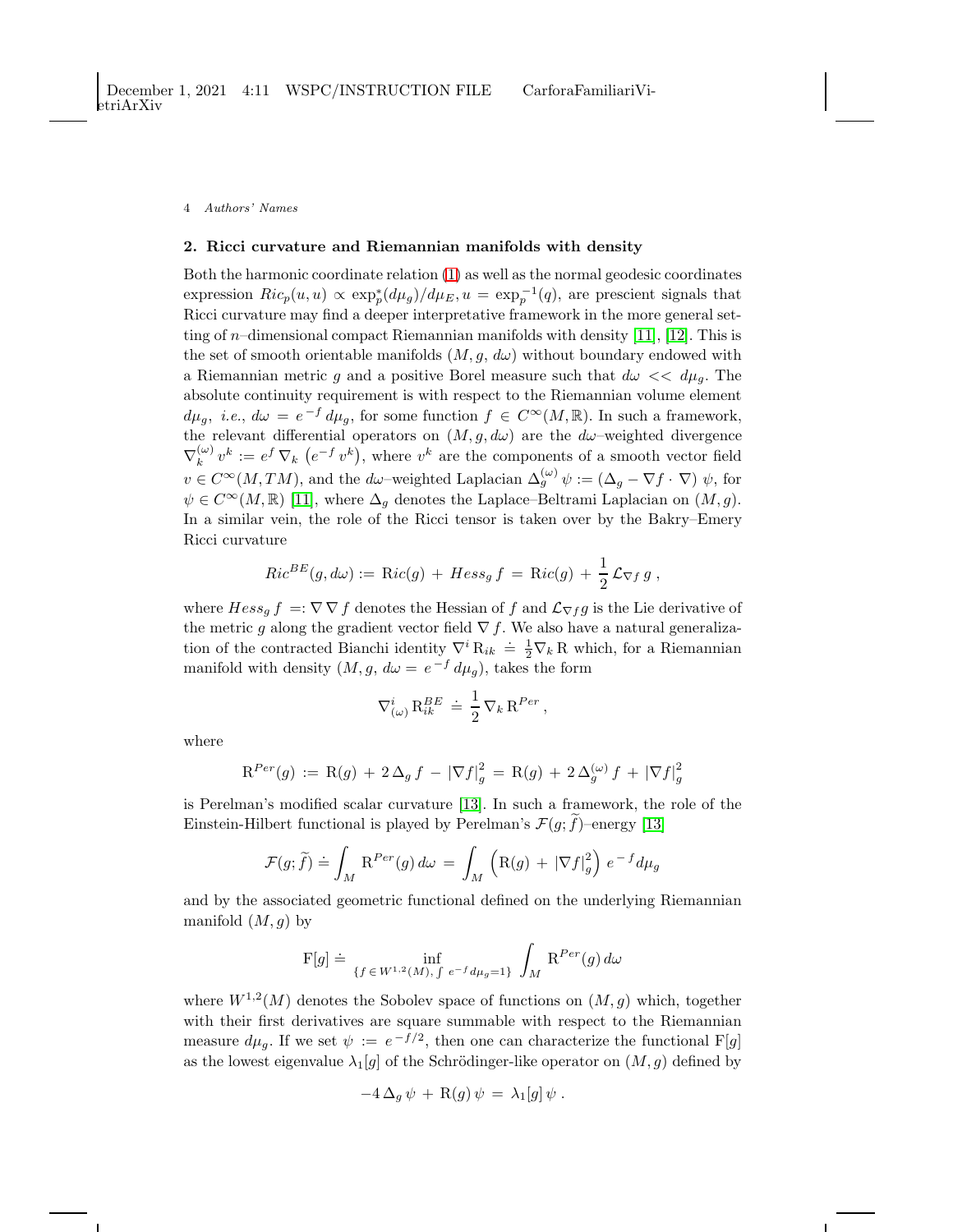The reader familiar with R. Hamilton's Ricci flow theory  $[14]$ ,  $[15]$ ,  $[16]$  will have certainly recognized in the above definitions some of the characters featuring in Perelman's celebrated proof [\[13\]](#page-9-12), [\[17\]](#page-9-16), [\[18\]](#page-9-17) of Thurston's geometrization program [\[19\]](#page-9-18), [\[20\]](#page-9-19), [\[21\]](#page-9-20). This is a direct consequence of the scaling and  $\text{Diff}(M)$ –equivariance properties of the Ricci curvature which imply that not only Einstein, but also quasi–Einstein metrics do matter in Riemannian geometry. Quasi–Einstein metrics are characterized by a Ricci tensor which can be written as

$$
\mathcal{R}ic(g) = \rho_{(g)} g - \frac{1}{2} \mathcal{L}_{V_{(g)}} g = \rho_{(g)} g - \frac{1}{2} \left( \nabla_i V_k + \nabla_k V_i \right) ,
$$

for some constant  $\rho_{(g)}$  and some complete vector field  $V_{(g)} \in C^{\infty}(M, TM)$ . If V is a gradient,  $V^i = g^{ik}\partial_k f$  for some  $f \in C^{\infty}(M,\mathbb{R})$ , then the quasi –Einstein condition becomes  $Ric^{B-E}(g, d\omega) := \mathcal{R}ic(g) + Hess_g f = \rho_{(g)} g$ , *i.e.* the isotropy of the Bakry–Emery Ricci curvature of the Riemannian manifold with density  $(M, g, d\omega) := e^{-f} d\mu_g$ . More flavor to this remark is added if we note that quasi-Einstein metrics have a significant dynamical characterization. To this end, let us introduce a parameter  $\beta$  with  $0 \leq \beta < \epsilon < \frac{1}{2\rho_{(g)}}$  and let us define  $\lambda(\beta) := (1-2\rho_{(g)}\beta)$ . Consider [\[22\]](#page-9-21) the one–parameter family of diffeomorphisms  $\phi_{\beta}: M \longrightarrow M$  solution of the non–autonomous ordinary differential equation

$$
\frac{\partial}{\partial \beta} \phi_{\beta}(p) = \frac{1}{\lambda(\beta)} V_{(g)}(\phi_{\beta}(p)), \quad \phi_{\beta=0} = id_M.
$$

If we define the one–parameter family of metrics  $g(\beta) := \lambda(\beta) \phi_{\beta}^* g$   $(g(\beta = 0) = g)$ , obtained by pulling back the metric  $g$  under the action of the family of diffeomorphisms  $\phi_\beta$  and rescalings  $\lambda(\beta)$ , then we can easily verify that, for  $0 \leq \beta < \epsilon < \frac{1}{2\rho_{(g)}},$ the flow  $\beta \mapsto g(\beta)$  satisfies the evolution

$$
\frac{\partial}{\partial \beta} \, g(\beta) \, = \, -2 \, \rho_{(g(\beta))} \, g(\beta) \, + \, {\cal L}_{V_{(g(\beta))}} \, g(\beta) \, = \, -2 \, \text{Ric}(g(\beta)) \; ,
$$

with the initial condition  $g(\beta = 0) = g$ . In other words, under the combined action of this family of diffeomorphisms and scalings, the quasi–Einstein metric  $g$  generates a self-similar solution  $g(\beta) := \lambda(\beta) \phi_{\beta}^* g$ ,  $0 \le \beta < \epsilon$ , of the Ricci flow [\[14\]](#page-9-13)

$$
\frac{\partial}{\partial \beta} g_{ab}(\beta) = -2 \operatorname{R}_{ab}(\beta),
$$
  

$$
g_{ab}(\beta = 0) = g_{ab} , \quad 0 \le \beta < \frac{1}{2\rho_{(g)}},
$$

viz., quasi-Einstein metrics feature as those solutions of the Ricci flow which evolve only under the action of diffeomorphisms and scalings: the Ricci solitons [\[23\]](#page-9-22).

## 3. Ricci curvature, Wasserstein distance and the heat kernel

The connection between Ricci curvature, diffeomorphisms, scalings, and Ricci flow comes further to the fore if we remove the requirement of absolute continuity of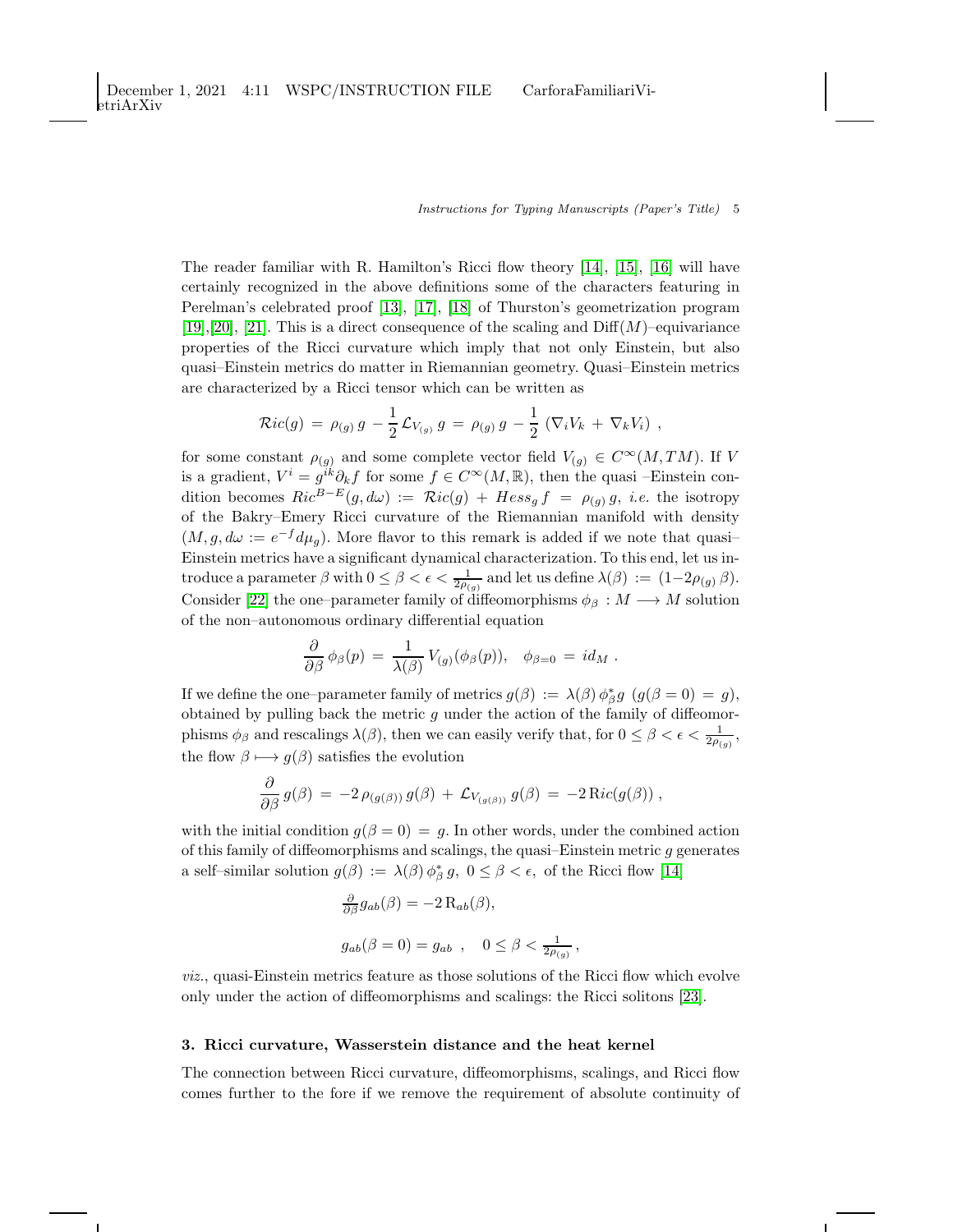the measure  $d\omega$  with respect to the reference Riemannian measure  $d\mu_g$ . We refer to any such manifold  $(M, g, d\omega)$  as a *weighted Riemannian manifold* and introduce the corresponding  $\infty$ -dimensional space  $\mathcal{M}et(M)\times[Prob(M),d_g^W]$  of all weighted Riemannian manifolds, where  $Met(M)$  is the space of all smooth Riemannian metrics over M, and  $Prob(M)$  denotes the space of all Borel probability measures  $d\omega$  over M endowed with the quadratic Wasserstein (or more appropriately, Kantorovich-Rubinstein) distance  $d_g^W(d\omega_1, d\omega_2)$ . Since this notion of distance plays a basic role in discussing Ricci curvature it is worthwhile to review its definition in some detail. Let  $\text{Prob}(M \times M)$  denote the set of Borel probability measures on the product space  $M \times M$ , and let us consider the set of measures  $d\sigma \in \text{Prob}(M \times M)$  which reduce to  $d\omega_1$  when restricted to the first factor and to  $d\omega_2$  when restricted to the second factor, *i.e.* 

$$
\mathrm{Prob}_{\omega_1,\,\omega_2}(M \times M) \tag{2}
$$

$$
:= \left\{ d\sigma \in \mathrm{Prob}(M \times M) \mid \pi_{\sharp}^{(1)} d\sigma = d\omega_1, \pi_{\sharp}^{(2)} d\sigma = d\omega_2 \right\} ,
$$

where  $\pi^{(1)}_{\text{H}}$  $\mathfrak{a}^{(1)}$  and  $\pi^{(2)}_{\sharp}$ <sup>(2)</sup> refer to the push–forward of  $d\sigma$  under the projection maps  $\pi^{(i)}$ onto the factors of  $M \times M$ . Measures  $d\sigma \in \text{Prob}_{\omega_1, \omega_2}(M \times M)$  are often referred to as *couplings* between  $d\omega_1$  and  $d\omega_2$ . Given a (measurable and non-negative) cost function  $c: M \times M \to \mathbb{R}$ , an optimal transport plan [\[24\]](#page-9-23)  $d\sigma_{opt} \in \text{Prob}_{\omega_1, \omega_2}(M \times$ M) between the probability measures  $d\omega_1$  and  $d\omega_2 \in \text{Prob}(M)$  is defined by the infimum, over all  $d\sigma(x, y) \in \text{Prob}_{\omega_1, \omega_2}(M \times M)$ , of the total cost functional

$$
\int_{M\times M} c(x,y) \, d\sigma(x,y) \,. \tag{3}
$$

On a Riemannian manifold  $(M, g)$ , the usual cost function is provided [\[25\]](#page-10-0), [\[26\]](#page-10-1), [\[27\]](#page-10-2) by the squared Riemannian distance function  $d_g^2(\cdot, \cdot)$ , and a major result of the theory [\[27\]](#page-10-2), [\[28\]](#page-10-3), [\[29\]](#page-10-4), [\[30\]](#page-10-5), is that for any pair  $d\omega_1$  and  $d\omega_2 \in \text{Prob}(M)$ , there is an optimal transport plan  $d\sigma_{opt}$ , induced by a map  $\Upsilon_{opt} : M \to M$  coming from a gradient. The resulting expression for the total cost of the plan

<span id="page-5-0"></span>
$$
d_g^W\left(d\omega_1,d\omega_2\right) := \left(\inf_{d\sigma \in \text{Prob}_{\omega_1,\omega_2}(M \times M)} \int_{M \times M} d_g^2(x,y) d\sigma(x,y)\right)^{1/2}, \quad (4)
$$

characterizes the quadratic Wasserstein distance between the two probability measures  $d\omega_1$  and  $d\omega_2$ . Note that there can be distinct optimal plans  $d\sigma_{opt}$  connecting general probability measures  $d\omega_1$  and  $d\omega_2 \in \text{Prob}(M)$ , whereas on the subset of  $d\mu_g$ –absolutely continuous measures the optimal transport plan is unique. The quadratic Wasserstein distance  $d_g^W$  defines a finite metric on  $\text{Prob}(M)$  and it can be shown that  $(Prob(M), d_y^W)$  is a geodesic space, endowed with the weak-\* topology (we refer to [\[31\]](#page-10-6), [\[32\]](#page-10-7), [\[33\]](#page-10-8) for the relevant properties of Wasserstein geometry and optimal transport we freely use in the following). Notice that if we denote by  $(Prob_{ac}(M), d_g^W)$  the set of all  $d\mu_g$ -absolutely continuous Borel measures on the Riemannian manifold  $(M, g)$ , then the space of Riemannian manifolds with density,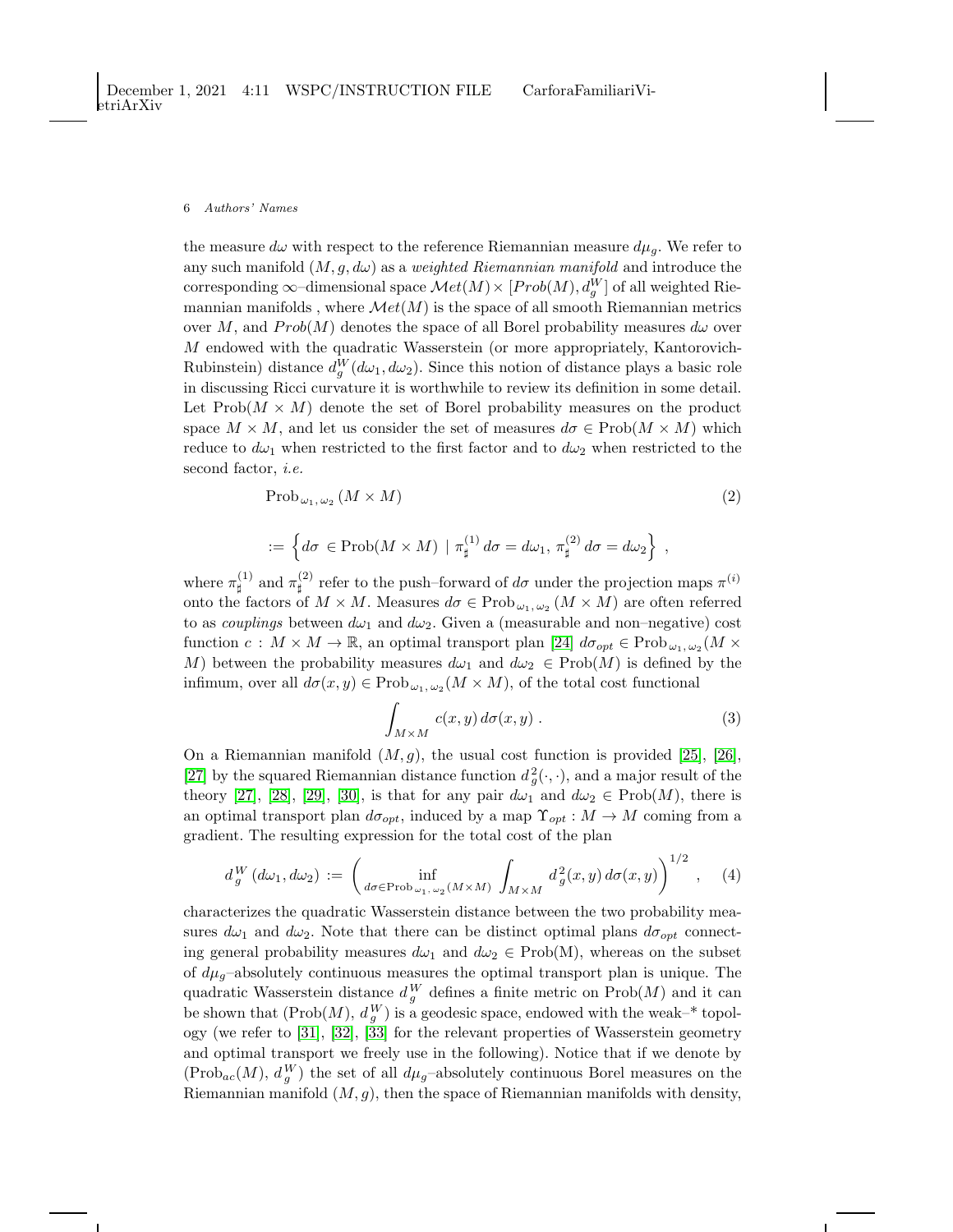$$
\mathcal{M}et(M)\times [Prob_{ac}(M), d_g^W],
$$
 is a dense subset of 
$$
\mathcal{M}et(M)\times [Prob(M), d_g^W].
$$

A deep rationale on Ricci curvature, scaling,  $Diff(M)$ -equivariance, and the induced Ricci flow follows by observing that on the (dense) subset of Riemannian manifold with density, the weighted Laplacian  $\Delta_g^{(\omega)} := (\Delta_g - \nabla f \cdot \nabla)$  is a symmetric operator with respect to the defining measure  $d\omega$  and can be extended to a self-adjoint operator in the space of square  $d\omega$ -summable functions  $L^2(M, d\omega)$  generating the heat semigroup  $e^{t\Delta^{(\omega)}}, t \in \mathbb{R}_{>0}$ . The associated heat kernel  $p_t^{(\omega)}(\cdot, z)$ is defined as the minimal positive solution of

$$
\left(\frac{\partial}{\partial t} - \triangle_{\omega}\right) p_t^{(\omega)}(y, z) = 0 ,
$$
\n
$$
\lim_{t \searrow 0^+} p_t^{(\omega)}(y, z) d\omega(z) = \delta_z ,
$$
\n(5)

with  $\delta_z$  the Dirac measure at  $z \in (M, d\omega)$ . The heat kernel  $p_t^{(\omega)}(y, z)$  is  $C^{\infty}$  on  $\mathbb{R}_{\geq 0} \times M \times M$ , is symmetric  $p_t^{(\omega)}(y, z) = p_t^{(\omega)}(z, y)$ , satisfies the semigroup identity  $p_{t+s}^{(\omega)}(y, z) = \int_M p_t^{(\omega)}(y, x) p_s^{(\omega)}(x, z) d\omega(x)$ , and  $\int_M p_t^{(\omega)}(y, z) d\omega(z) = 1$ . Moreover, Varadhan's large deviation formula [\[34\]](#page-10-9) holds

$$
-\lim_{t \searrow 0^+} t \ln \left[ p_t^{(\omega)}(y, z) \right] = \frac{d_g^2(y, z)}{4}, \qquad (6)
$$

where  $d_q(y, z)$  is the Riemannian distance between the points y and z on  $(M, g)$ , and the convergence is uniform over all  $(M, g, d\omega)$ . Since the map  $(M, g) \longrightarrow$  $(Prob(M), d_g^W)$  defined by  $z \mapsto \delta_z$  is an isometry, (one directly computes  $d_g^W(\delta_y, \delta_z) = d_g(y, z)$ , by using the trivial optimal plan  $d\sigma(u, v) = \delta_y(u) \otimes \delta_z(v)$ in [\(4\)](#page-5-0)), Varadhan's formula suggests that we can use the (weighted) heat kernel of  $(M, g, d\omega)$ ,  $(t, \delta_x) \mapsto p_t^{\omega}(\circ, x)$ , with source at  $x \in M$ , to generate an injective embedding of  $(M, g, d\omega)$ 

$$
\iota_{p_t^{\omega}} : (M, g) \hookrightarrow (\text{Prob}(\text{M}), d_{g}^{\text{W}})
$$

$$
x \longmapsto \iota_{p_t^{\omega}}(x) := p_t^{\omega}(\circ, x).
$$

in the space  $(Prob(M), d_{g,2}^W)$  of all probability measures over M endowed with the quadratic Wasserstein distance, (see [\[35\]](#page-10-10) for the pure Riemannian case and [\[36\]](#page-10-11) for the general case of the embedding of  $(M, g, d\omega)$ ). If we exploit this immersion, by pulling–back via  $\iota_{p_t^{\omega}}$  the Wasserstein distance  $d_g^W(p_t^{\omega}(\circ, x), p_t^{\omega}(\circ, y))$  to M, then we get the  $t$ -dependent metric tensor on  $M$  defined by

$$
g_t(v(x),w(x)) := \int_{M_y} g^{ik}(y) \, \nabla_i^{(y)} \, \widehat{\psi}_{(t,x,v)}(y) \, \nabla_k^{(y)} \, \widehat{\psi}_{(t,x,w)}(y) \, p_t^{\omega}(y,x) \, d\mu_g(y) \; .
$$

where  $\psi_{(t,v)}, \psi_{(t,W)}$  are the *tangent vectors* in  $\mathrm{Prob}(M)$  associated with the manifold tangent vectors  $v$  and  $w$ . This procedure generates a scale dependent metric on  $M$ such that  $\lim_{t\searrow0} g_t(v, v) = g(v, v), v \in T_y M, y \in M$ , and

$$
g_t(v,v) \, \leq \, e^{-\,2\,K_g^{B-E}\,t} g(v,v) \;,
$$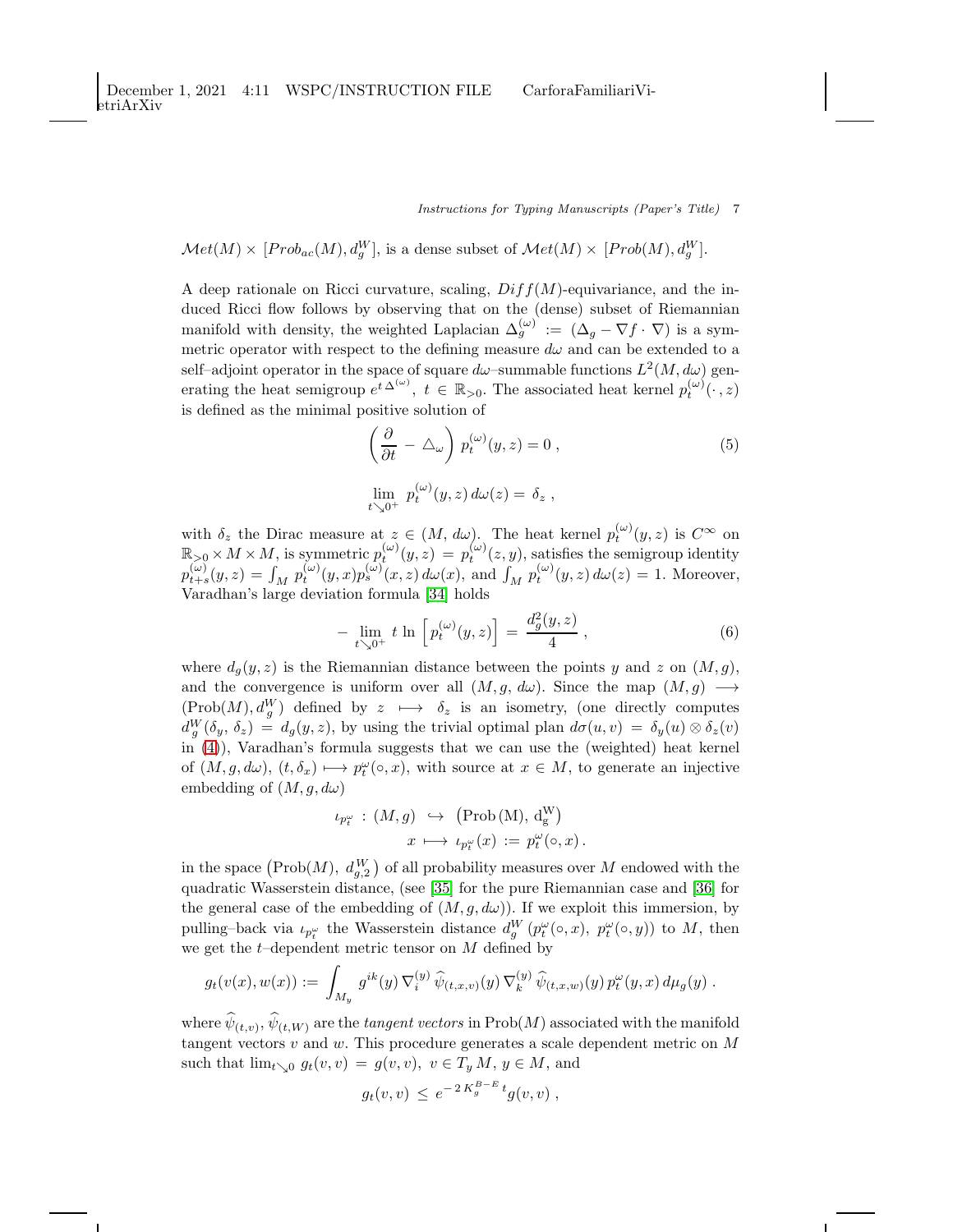where  $K_g^{B-E}$  denotes the lower bound of the Bakry–Emery Ricci curvature of  $(M, g, d\omega)$ ). A rather sophisticated use of the (weak) Riemannian geometry of the Wasserstein space  $(Prob(M, g), d_g^W)$ , (related to the Riemannian geometry of the diffeomorphisms group  $\mathcal{D}iff(M)$  a' la Arnold [\[37\]](#page-10-12)), allows to compute [\[36\]](#page-10-11) a full– fledged flows for the metric  $t \mapsto g(t)$  and for the measure field  $t \mapsto f(t)$ , viz.

$$
\frac{\partial}{\partial t} f = - \Delta_{\omega}^{(z)} f
$$

$$
\frac{\partial}{\partial t} g_t(u, w) = -2 Ric^{(t)}(u, w) - 2 Hess f(u, v)
$$

$$
-2 \int_M \left( Hess \hat{\psi}_{(t, u)} \cdot Hess \hat{\psi}_{(t, w)} \right) p_t^{(\omega)}(y, z) d\omega(y) ,
$$

where  $Ric^{(t)}$  denotes the Ricci curvature of the evolving metric  $(M, g_t)$ , and where  $\psi_{(t,u)}, \psi_{(t,W)}$  are the *tangent vectors* in  $\text{Prob}(M)$  representing the manifold tangent vectors  $u$  and  $w$ , respectively. Hence we get an extended Ricci flow coupled with a (backward) parabolic evolution for the measure  $d\omega = e^{-f} d\mu_g$ .

### 4. Ricci curvature and quantum Riemannian geometry

The connection between Ricci curvature, weighted heat kernel, Ricci flow and the Wasserstein geometry of  $\mathcal{M}et(M) \times [Prob(M), d_g^W]$  can be extended to the discussion of the scale–dependent random fluctuations of maps between Riemann surfaces  $(\Sigma, h)$  and weighted Riemannian manifolds  $(M, g, d\omega)$ . This analysis can be used to describe in a mathematically rigorous way a quantum field theory (QFT) renormalization group perspective on Ricci curvature. With this remark we are coming to full circle. Indeed, it is worth recalling that Quasi-Einstein metrics originated from theoretical physics [\[38\]](#page-10-13), [\[39\]](#page-10-14), [\[40\]](#page-10-15), in the perturbative analysis of the Renormalization Group for (Dilatonic) Non-Linear Sigma Model (NLSM), governed by an action which is the quantum field theory avatar of a harmonic map functional. To wit, to a localiza[b](#page-7-0)le<sup>b</sup> map  $\phi : (\Sigma, h) \longmapsto (M, g, d\omega = e^{-f} d\mu_g)$  varying in the space of Sobolev maps  $W^{1,2}(\Sigma, M)$  we associate the action

$$
S[\phi; a, f, g] := \frac{1}{2a} \int_{\Sigma} d^2 x \sqrt{h} \left[ h^{\mu\nu} \partial_{\mu} \phi^i \partial_{\nu} \phi^k g_{ik} + 2a \mathcal{K}_h(x) f(\phi(x)) \right]
$$

where  $\mathcal{K}_h$  is the Gauss curvature of the surface  $(\Sigma, h)$ ,  $a^{-1}g$  is the metric coupling associated with the (energy) scale parameter  $a \in \mathbb{R}_{>0}$ , and where the scalar function  $f : M \longrightarrow \mathbb{R}$  characterizes the dilaton coupling of the model. Heuristically, quantum (actually, random) fluctuations of  $\phi : \Sigma \longrightarrow M$  around a classical configuration  $\phi_{cm}$ , (typically, the center of mass of a large collection ( $\rightarrow \infty$ ) of constant maps  $\{\phi_{(i)}\}\$ , identically and indipendently distributed with respect to a sampling

<span id="page-7-0"></span><sup>&</sup>lt;sup>b</sup>A suitable form of localizability is required since maps in  $W^{1,2}(\Sigma, M)$  may fail to have continuous representative. This delicate issue is discussed at length in [\[36\]](#page-10-11)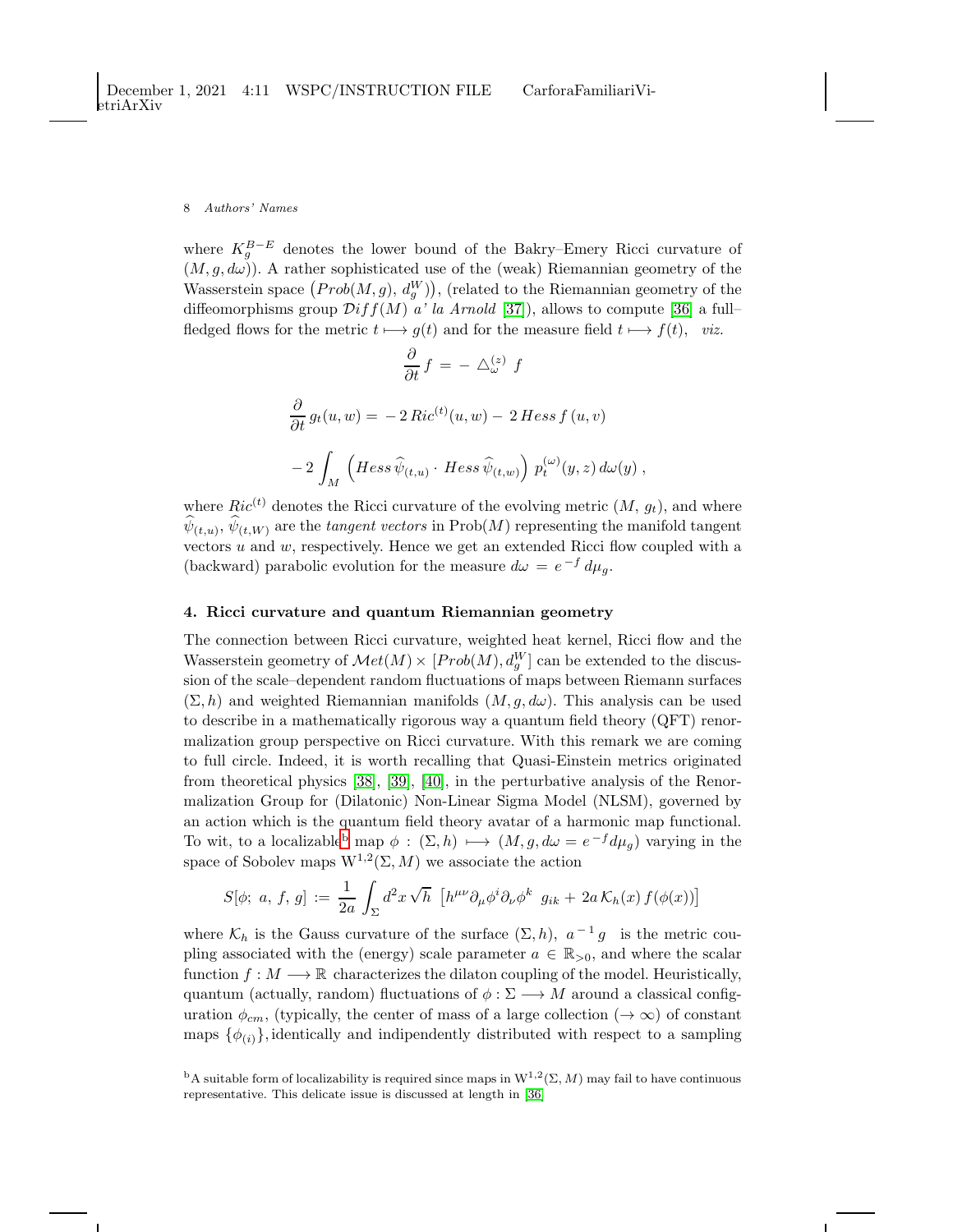functional measure  $D[\phi]$  on  $W^{1,2}(\Sigma, M)$ , can modify the Riemannian geometry of  $(M, q, d\omega)$ . The strategy is to exploit a scale dependent  $(\beta := at, t \geq 0)$  perturbative renormalization to get a renormalization group (RG) flow for the metric and the dilaton couplings,  $a^{-1}g$  and f, controlled by a large deviation mechanism w.r.t. the Gaussian fluctuations around the (classical) background  $\phi_{cm}$ , (*i.e.* by the control of the exponential decline of large field fluctuations, around  $\phi_{cm}$ , as the energy scale  $\beta$  varies). This procedure (re)constructs perturbatively the geometry in a ball around  $\phi_{cm}$  as a function of the parameter  $\beta$  according to [\[38\]](#page-10-13), [\[39\]](#page-10-14), [\[40\]](#page-10-15)

$$
\frac{\partial}{\partial \beta} g_{ik}(\beta) = -2 R_{ik}(\beta) - 2 \nabla_i \nabla_k f - \frac{a}{2} (R_{ilmn} R_k^{lmn}) + \mathcal{O}(a^2)
$$

$$
\frac{\partial}{\partial \beta} f(\beta) = \Delta f(\beta) - |\nabla f(\beta)|^2 + \mathcal{O}(a^2).
$$

As long as we are in a weak coupling regime, characterized by the condition  $a |\mathcal{R}m(g(\beta))|^{1/2}$  << 1, we have the connection with Ricci flow in the DeTurck version [\[41\]](#page-10-16)

$$
\frac{\partial}{\partial \beta}g_{ab}(\beta) = -2R_{ab}(\beta) - 2\nabla_a \nabla_b f, \ g_{ab}(\beta = 0) = g_{ab}
$$

coupled to the  $d\omega$ -weighted forward heat equation for the dilaton

$$
\frac{\partial}{\partial \beta} f(\beta) = \Delta_{g(\beta)}^{(\omega)} f.
$$

All this can be made mathematically rigorous either from the point of view of geometric analysis by exploiting Wasserstein geometry along the lines described above [\[36\]](#page-10-11) or, from the point of view of quantum theory, by framing the interplay between NLSM and Ricci flow into the algebraic quantum field theory approach [\[42\]](#page-10-17). Question of space do not allow us to provide a more detailed description. The interested reader may find full details in the quoted papers. It must be stressed that a full-fledged analysis of the (weakly) parabolic PDEs featuring in discussing Ricci flow and RG flow requires a change of pespective in the role of the dilaton coupling f. We need to impose *Perelman's coupling: viz.* we need to conjugate the dilaton f rescaling to the  $\beta$ -evolving Riemannian measure  $d\mu_{g(\beta)}$ , by replacing  $f \longrightarrow f$ , with  $\frac{\partial}{\partial \beta} e^{-f(\beta)} d\mu_{g(\beta)} = 0$ , which couples the Hamilton-DeTurck Ricci flow above with the time–reversed,  $\eta = \beta^* - \beta$ , parabolic flow

$$
\frac{\partial}{\partial \eta} \widetilde{f}(\eta) = \Delta_{g(\eta)} \widetilde{f}(\eta) - R(\eta) \widetilde{f}(\eta)
$$

In this way one recovers the celebrated monotonicity of Perelman's  $F[g]$ –energy along the Rici flow and its gradient–like nature. This change of perspective is not confined to the mathematical analysis of the one-loop contribution (Ricci flow) to the perturbative renormalzation group for NLSM, but also to the nature of higher order terms such as  $a(R_{ilmn}R_k^{lmn})$ , as discussed in detail in [\[43\]](#page-10-18)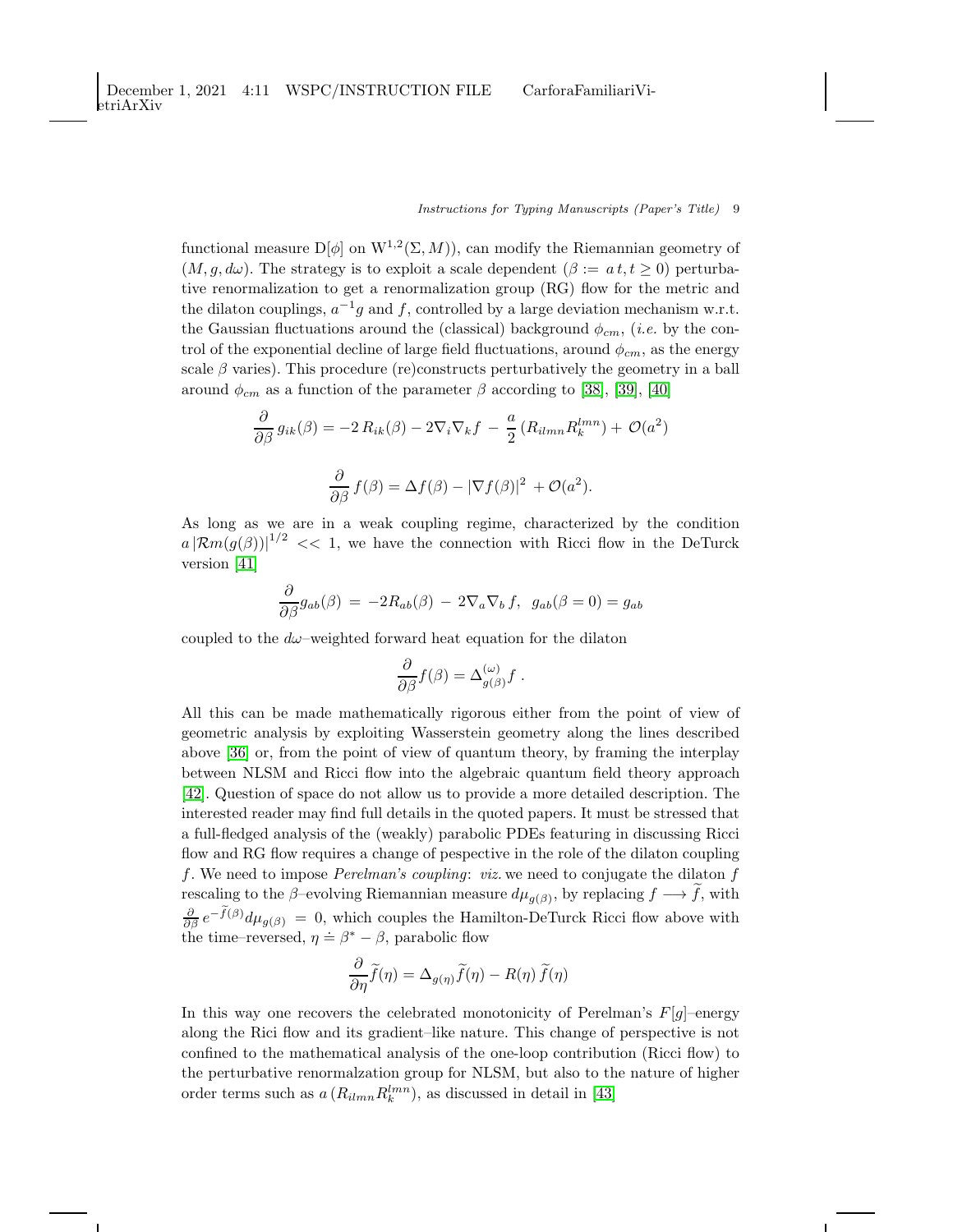## <span id="page-9-0"></span>References

- <span id="page-9-1"></span>[1] J. L. Kazdan, Another proof of Bianchi's identity in Riemannian geometry, Proc. Amer. Math. Soc. 81 (1981), 341-342.
- [2] D. DeTurck, Metrics with prescribed Ricci curvature, in Seminar on Differential Geometry, Ed. S.-T. Yau, Annals of Math. Studies,102, Princeton Univ. Press (1982), 525A–537.
- <span id="page-9-2"></span>[3] D. DeTurck, Existence of metrics with prescribed Ricci curvature: local theory, Inventiones Math.,65 (1981), 179A–201.
- <span id="page-9-3"></span>[4] A. L. Besse, Einstein Manifolds, Ergeb. der Math.Vol. 10, Springer-Verlag Berlin Heidelberg, 1987.
- <span id="page-9-5"></span><span id="page-9-4"></span>[5] B. Chow, D. Knopf, The Ricci Flow: An Introduction, Math. Surveys and Monographs 110, (2004) Am. Math. Soc.
- [6] E. Hebey, Nonlinear Analysis on Manifolds: Sobolev Spaces and Inequalities, Courant Institute Lecture Notes 5, Am. Math. Soc. Providence (2000).
- <span id="page-9-6"></span>[7] C. Lanczos, Ein Vereinfachendes Koordinatensystem für die Einsteinschen Gravitationsgleichungen, Phys. Zeits. 23 (1922), 537-539.
- <span id="page-9-7"></span>[8] P. Petersen, Riemannian geometry Graduate Text in Math. 171 Springer-Verlag, New York, (1998).
- <span id="page-9-8"></span>[9] D. M. DeTurck, J. L. Kazdan, Some regularity theorems in Riemannian geometry, Ann. Sci. École Norm. Sup. 14 (1981) 249-260.
- <span id="page-9-9"></span>[10] E. P. Hsu, Stochastic Analysis on Manifolds AMS Graduate Series in Mathematics, 38, American Math. Soc. (2002).
- <span id="page-9-10"></span>[11] A. Grigorayan, Heat kernels on weighted manifolds and applications. In The ubiquitous heat kernel, Contemp. Math., 398, Amer. Math. Soc., Providence, RI, (2006) 93A–191.
- <span id="page-9-11"></span>[12] M. Gromov, Metric structures for Riemannian and non-Riemannian spaces, Progress in Math.,  $152$ , Birkhäuser, Boston  $(1999)$ .
- <span id="page-9-12"></span>[13] G. Perelman, The entropy formula for the Ricci flow and its geometric applications [math.DG/0211159v](http://arxiv.org/abs/math/0211159)1, 11 Nov 2002
- <span id="page-9-13"></span>[14] R.S. Hamilton, Three-manifolds with positive Ricci curvature, J. Differential Geom. 17(1982), 255A–306.
- <span id="page-9-14"></span>[15] R.S. Hamilton, The formation of singularities in the Ricci flow, in Surveys in differential geometry, Vol. II, Internat. Press, Cambridge, MA, 1995, 7A–136.
- <span id="page-9-15"></span>[16] R.S. Hamilton, Non-singular solutions of the Ricci flow on three-manifolds, Comm. Anal.Geom. 7 (1999), 695A–729.
- <span id="page-9-17"></span><span id="page-9-16"></span>[17] G. Perelman, Ricci Flow with Surgery on Three-Manifolds, arXiv: [math.DG/0303109,](http://arxiv.org/abs/math/0303109) 10 Mar2003.
- [18] G. Perelman, Finite Extinction Time for the Solutions to the Ricci Flow on Certain Three-Manifolds, arXiv: [math.DG/0307245,](http://arxiv.org/abs/math/0307245) 17 Jul 2003
- <span id="page-9-18"></span>[19] W.P. Thurston, Three dimensional manifolds, Kleinian groups and hyperbolic geometry, in The Mathematical heritage of Henri Poincare, Proc. Symp. Pure Math.39(1983), Part 1.(Also in Bull. Amer. Math. Soc. 6 (1982), 357A–381.)
- <span id="page-9-19"></span>[20] W.P. Thurston, Hyperbolic structures on 3-manifolds, I, deformation of acyclic man*ifolds*, Ann. Math.  $124(1986)$ ,  $203A-246$
- <span id="page-9-20"></span>[21] W.P. Thurston, Three-Dimensional Geometry and Topology, Vol. 1, ed. by Silvio Levy,Princeton Mathematical Series 35, Princeton University Press, Princeton, 1997.
- <span id="page-9-22"></span><span id="page-9-21"></span>[22] A. Derdzinski, Compact Ricci solitons, preprint (2009).
- <span id="page-9-23"></span>[23] R. S. Hamilton, The Ricci flow on surfaces, Contemp. Math. 71, 237-261 (1988).
- [24] L. V. Kantorovich, On the translocation of masses, Dokl. Akad. Nauk. (new ser.), 37 (1942), 199–201 (in English: J. Math. Sci., 133 (2006), 1381–1382.